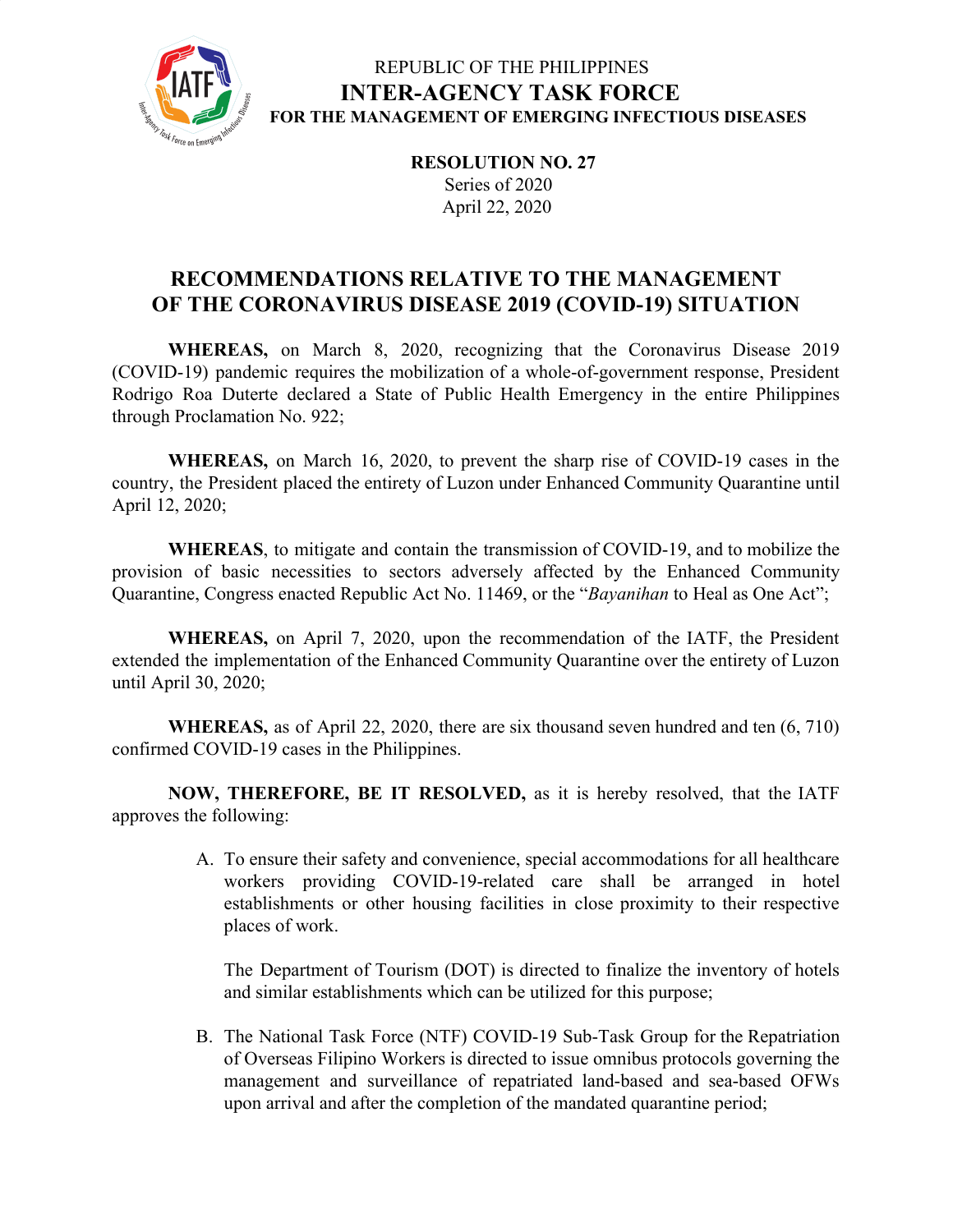

- C. The NTF Task Group for Resource Management and Logistics is hereby tasked to compile a compendium of all logistical requirements to further support health and emergency frontliners, such as but not limited to, provision of Personal Protective Equipment (PPEs), establishment of disinfection chambers subject to guidelines issued by the Department of Health, and the maintenance of housing facilities for healthcare workers;
- D. Subject to continued compliance with relevant cybersecurity, data privacy, and confidentiality laws, as well as similar guidelines and protocols as may be issued by the IATF through the Sub-Technical Working Group (TWG) on Information and Communications Technology which shall be disclosed to all users prior to enrollment or registration, the IATF adopts StaySafe.ph as the official social-distancing, health-condition-reporting, and contact-tracing system that will assist in the government's response to COVID-19;
- E. The RapidPass system shall be applied prospectively, and existing IATF IDs already issued by the member-agencies shall be honored. Enrollment for RapidPass IDs shall be voluntary and shall only cover qualified private sector entities or persons. The movement of cargo vehicles, as well as vehicles used by public utility companies, Business Process Outsourcing companies, and export-oriented establishments, shall remain unhampered even without enrolling in the RapidPass system.

In accordance with previous IATF Resolutions, government officials and government frontline personnel, including their official vehicles, shall continue to be exempt from the strict home quarantine requirement for the duration of the Enhanced Community Quarantine (ECQ); and

F. An IATF Sub-TWG composed of the Department of Transportation (DOTr) as chair, and the Department of the Interior and Local Government (DILG), DOT, DOH, the Bureau of Quarantine (BOQ), and such other agencies as may be determined by the chair, as members, is hereby directed to formulate and recommend protocols on the possible continuation of domestic air, land, and sea travel as a mode of transportation, subject to existing protocols and guidelines on social distancing, isolation, and quarantine.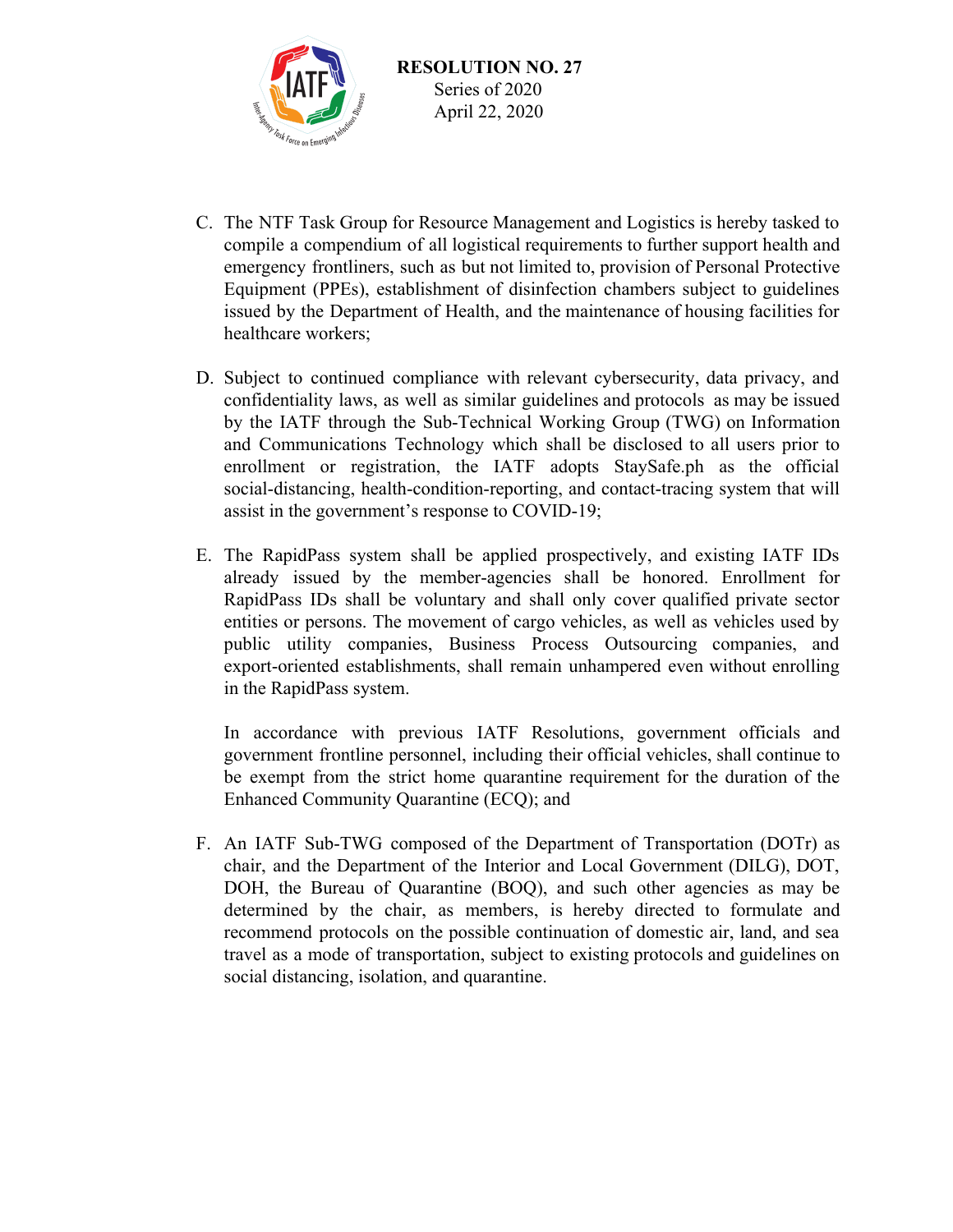

**APPROVED** during the 27th Inter-Agency Task Force Meeting, as reflected in the minutes of the meeting, held this 22nd of April, 2020 *via* video conference.

### **FRANCISCO T. DUQUE III KARLO ALEXEI B. NOGRALES**<br>Secretary, Department of Health Cabinet Secretary, Office of the Cabinet Secretary In Secretary, Department of Health Cabinet Secretary, Office of the Cabinet Secretary<br>IATF Co-Chairperson IATF Co-Chairperson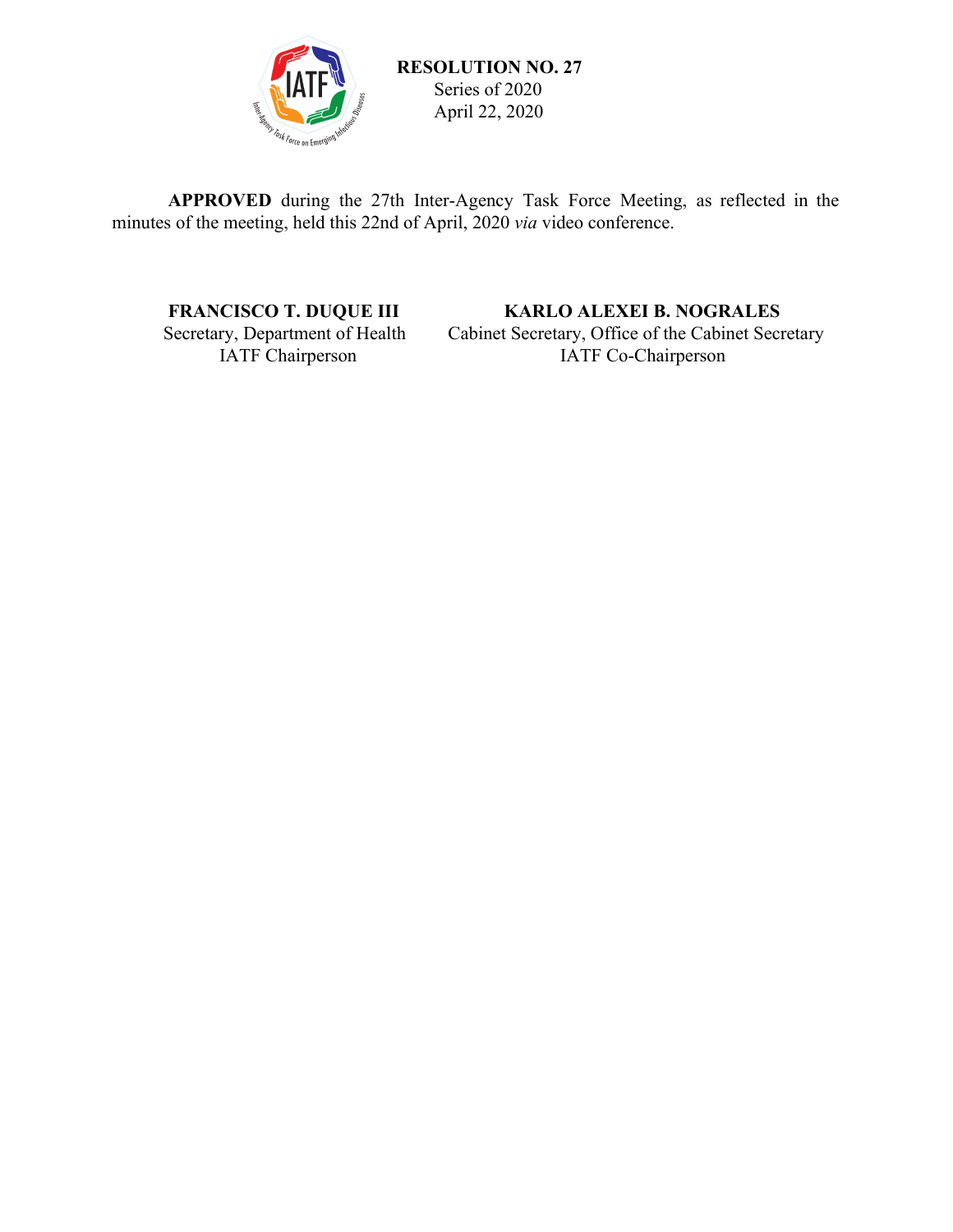

 **RESOLUTION NO. 27** Series of 2020 April 22, 2020

REPUBLIC OF THE PHILIPPINES) City of Manila ) S.S

# **SECRETARY'S CERTIFICATE**

I, **KENNETH G. RONQUILLO, MD, MPHM**, of legal age, Filipino, with an office address at San Lazaro Compound, Tayuman, Sta. Cruz, Manila, after having been sworn in accordance with law, hereby depose and say as follows:

- 1) That I am the duly appointed Head Secretariat of the Inter-Agency Task Force for the Management of Emerging Infectious Diseases in the Philippines hereinafter referred to as the "IATF", an entity duly organized and existing and by virtue of the laws of the Republic of the Philippines, with principal office and place of business at San Lazaro Compound, Tayuman, Sta. Cruz, Manila**;**
- 2) That I am the custodian of the books and records of the IATF, including the Minutes and Resolutions;
- 3) That at the Regular Meeting of the IATF held on 20 April 2020, during which a quorum was present and acted throughout, the following resolution was unanimously approved:

## **IATF Resolution No. 26**

- 4) That the foregoing resolution has not been altered, modified, nor revoked; and that the same is now in full force and in effect; and
- 5) That I am executing this Certificate for whatever legitimate purpose it may serve.

IN WITNESS WHEREOF, I have hereunto affixed my signature this  $20<sup>th</sup>$  day of April 2020 at San Lazaro Compound, Tayuman, Sta. Cruz, Manila.

#### **KENNETH G. RONQUILLO, MD, MPHM** IATF HEAD SECRETARIAT